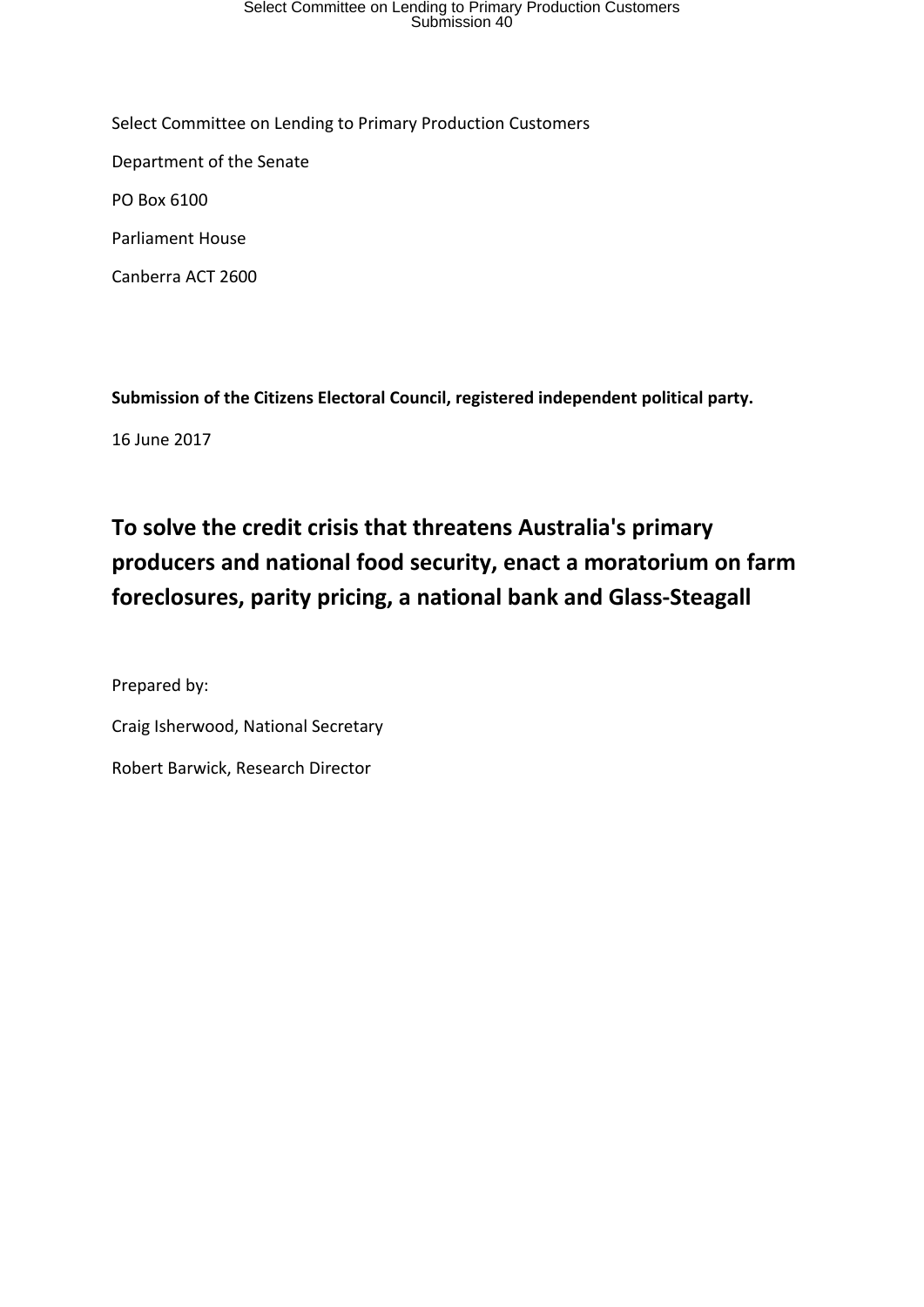# Select Committee on Lending to Primary Production Customers Submission 40

#### **Introduction**

Australia's rural sector has contracted for decades. The raw numbers tell a terrible story: whereas census figures showed the nation had 194,000 primary producers in 1971, the CEC calculated that by 2010 the number of viable primary producers was no more than 40,000.

While numerous factors have contributed to this loss of primary producers, the rural debt crisis is foremost among them. In a 2013 submission to the Senate Economics Committee Inquiry into the RBA Amendment Bill to establish the Australian Reconstruction and Development Board, economist Ben Rees highlighted that in the same four decades, while the net value of farm production had increased from \$1 billion in 1969 to \$12 billion in 2011, rural debt, which was also \$1 billion in 1969, had increased to more than \$65 billion in 20111.

The debt crisis has intensified in recent years, resulting in a wave of foreclosures on primary producers. Rees attributes this to a post-2008 Global Financial Crisis shift in the policy of banks away from lending against equity to suddenly demanding that loans be repaid from farm income.

The CEC points to a fundamental structural problem in the banking system, which motivates banks to foreclose on primary producers. That is, that Australia's banking system is dominated by four Too-Big-To-Fail (TBTF) universal, or vertically-integrated, banks, which hold 80 per cent of deposits. Their TBTF status constitutes moral hazard, which tempts them to use their deposits to fund financial activities other than traditional lending, including increasingly risky speculative activities, knowing they will be bailed out in the event of a crisis. This has led to a massive distortion of the economy.

For more than a decade in Australia the banks have primarily speculated in the property market. This has gone far beyond normal lending, and is best characterised as speculation, because the banks have lowered their lending standards in order to justify loans to marginal borrowers. Prior to the GFC, the banks were increasingly dependent on low-doc and no-doc loans, which have been called Australia's sub-prime; since the GFC, and especially recently, banks have increasingly depended on making interest-only loans, and loans to investors, to grow their businesses, of which mortgages now account for more than 60 per cent (compared with just 22 per cent in 1990).

The big banks have been incentivised to speculate in the property market by APRAapproved risk weighting models, which stipulate the minimum capital requirement the banks must hold against different categories of loans. Until 2015 APRA allowed the Big Four banks and Macquarie to risk weight mortgages at 16 per cent, but in response to concerns expressed to the 2014 Financial System Inquiry (FSI), APRA raised the risk weighting of the

<sup>&</sup>lt;sup>1</sup> Rees, Ben. Rural Australia: the Path Forward, Submission to the Senate Economics Committee Inquiry into the RBA Amendment Bill to establish the Australian Reconstruction and Development Board, 2013.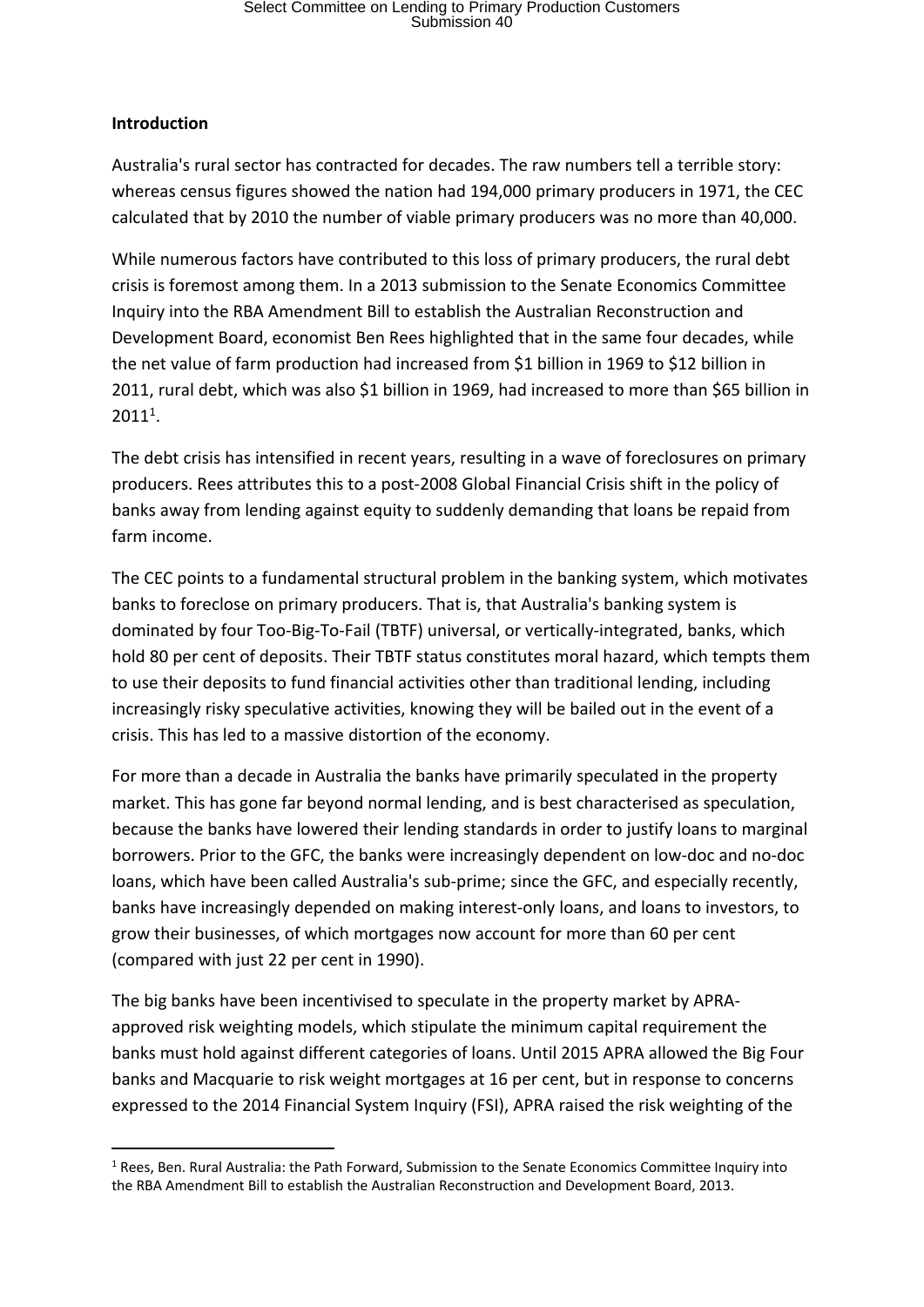big five banks' mortgages to 25 per cent. Even slightly raised, the risk weighting for mortgages is far below that of other types of loans, such as to small business and primary producers. This is an incentive for the banks to withdraw credit from other sectors of the economy, such as primary producers, to direct into more profitable mortgage loans. At the time of the 2014 FSI former ANZ Bank director and past chairman of Woolworths and the *Herald* and *Weekly Times* John Dahlsen attacked APRA's risk policies, and the banks' denying financing to business to focus on more profitable home loans. "I think there are sectors that are being left out", Dahlsen told ABC 7.30 on 12 April 2014. "The figures show quite significantly that whilst the mortgage loans have risen, the loans to small business and business generally have dropped."

With the incentive to speculate on the domestic property market, which is actually a bubble, the banks have become increasingly aggressive in foreclosing on primary producers. They have used various ploys to force the foreclosures, including asset revaluations by real estate valuation companies working for the banks, penalty interest rates, and the triggering of questionable loan covenants. In April 2013 a crisis erupted in Western Australia's wheat belt when at the start of the planting season the banks tried to force between 600 and 1,200 wheat growers off the land by refusing to finance that year's crop. At the time WA's 4,300 wheat growers were collectively carrying \$12 billion in debt, on which they were paying 9 per cent interest. A wave of foreclosures ensued, but final numbers are unclear.

The dramatic loss of primary producers that Australia has suffered over recent decades is a clear threat to national food security. Only ideological extremists would claim that the loss of family farms does not matter because they can be replaced by corporate agribusinesses or by imports. Strong family farms are the backbone of a strong agricultural sector, as, unlike corporate agribusinesses, family farmers are committed to producing for the local market, to investment in their regions, and to land management.

It must also be acknowledged that primary production is not just another sector of the economy. Its output—food—is more important than many other sectors, especially the services sector. And while it is buffeted by the same economic conditions as all sectors, on top of that it has to deal with the weather. To ensure food security, it is incumbent on the government to prioritise primary production, by providing infrastructure and establishing a credit system that fosters the productivity of family farms. In this submission, the CEC presents a number of proposals to achieve this.

#### **Moratorium on farm foreclosures**

To stop the haemorrhaging of family farms, and to create space for the implementation of policies that can address the rural debt crisis, the federal government should declare an immediate moratorium on foreclosures of family farms. If necessary in the short term the government could borrow against its credit rating to allow farms to roll over debt at low interest. The government could also direct the banks to refinance loans, with the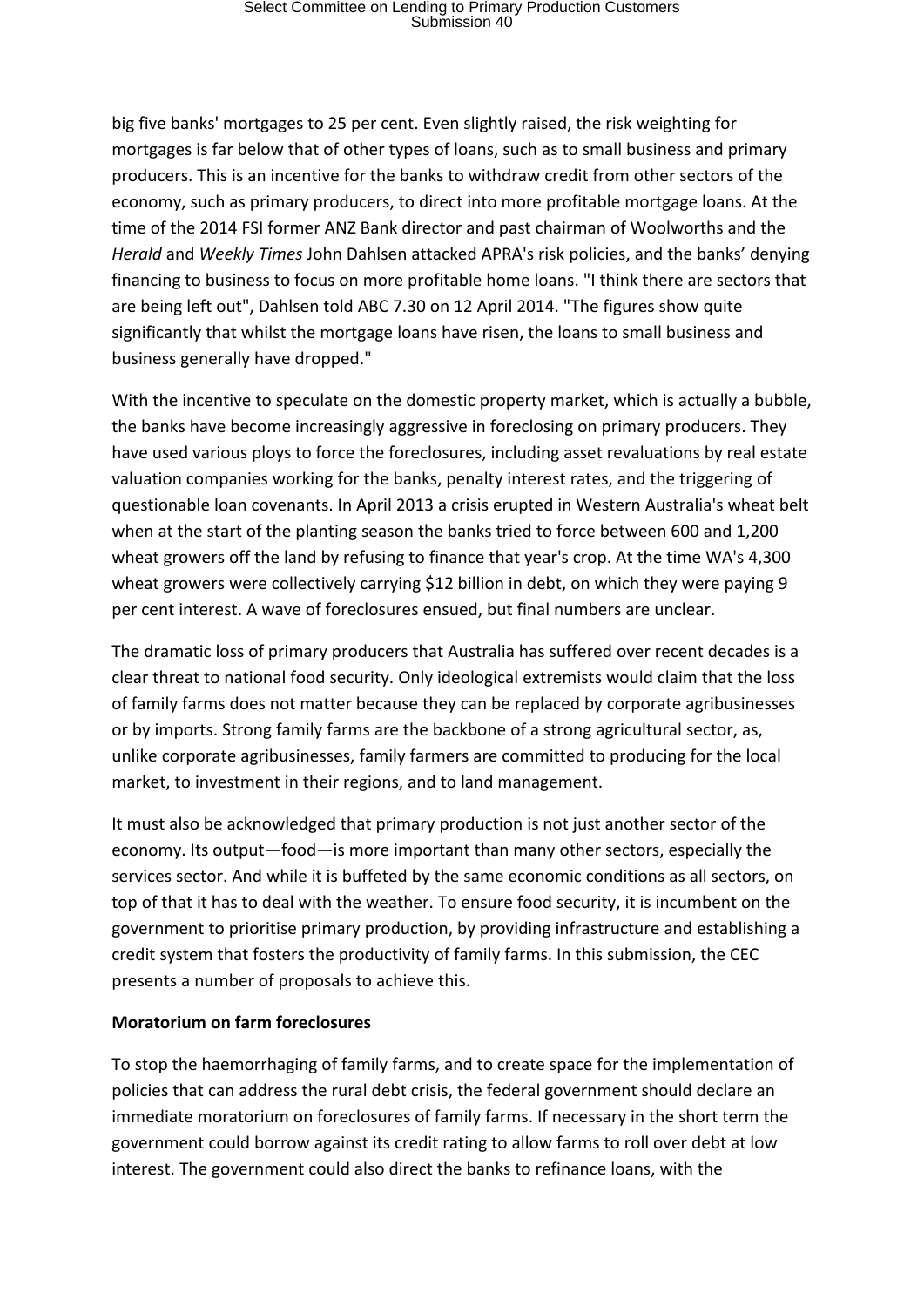Commonwealth as guarantor, rather than foreclose. Given the Commonwealth government guaranteed the banks in 2008 to the tune of hundreds of billions of dollars, there is no good reason *not* to also guarantee farmers, but there is a powerful moral reason to do so.

It is worth noting that with calls for either a royal commission or parliamentary inquiry into the banks, many of the banks' present practices, including their aggressive foreclosures on primary producers, could soon be called into question. A moratorium on foreclosures would save many farmers from becoming victims of an action that could soon be judged to be an injustice.

### **A public credit institution to finance primary producers, preferably a national bank**

The centrepiece of the CEC's proposal is the establishment of a public credit institution to finance productive industries. While there are ways to ensure private banks direct more credit to industry (see Glass-Steagall, below), private banks will always put their own profits first, and cannot be relied upon to provide the volume of credit that primary producers and other industries require. As agriculture is more important than most other sectors of the economy, essential to national food security, the government must establish a credit mechanism that meets its needs. The government has a low-interest concessional loan scheme for primary producers, for debt relief and reconstruction, but at a few hundred million dollars per year it is wholly inadequate to address the \$65 billion debt burden that is crushing Australia's primary producers.

Setting up such a credit mechanism is straightforward. Given that the Commonwealth already has the Clean Energy Finance Corporation to invest in so-called renewable energy, the government could quickly establish a similar corporation for making low-interest loans to primary producers.

The CEC however proposes a more comprehensive approach to solving the problem, which addresses the credit needs of all industries, not just primary producers—a national bank. Australia owes much of its economic development to a national bank, the original Commonwealth Bank. Established in 1911, the Commonwealth Bank provided credit for the Commonwealth government and the general economy during World War I, which was indispensable to Australia's war effort and economic survival. It gradually acquired more powers until it became a fully-fledged national bank in WWII, when it was central to the success of Australia's miraculous wartime economic mobilisation that not only met the needs of the war but also permanently transformed the economy into a high-skill, highwage industrial powerhouse. The Commonwealth Bank retained its national banking powers until the establishment of the Reserve Bank in 1959.

The CEC has drafted legislation for a national bank called The Commonwealth National Credit Bank Bill (see Appendix I). It proposes a bank with eight divisions, including a Primary Industries Division: "Responsible for assessing the nation's need for credit to provide for the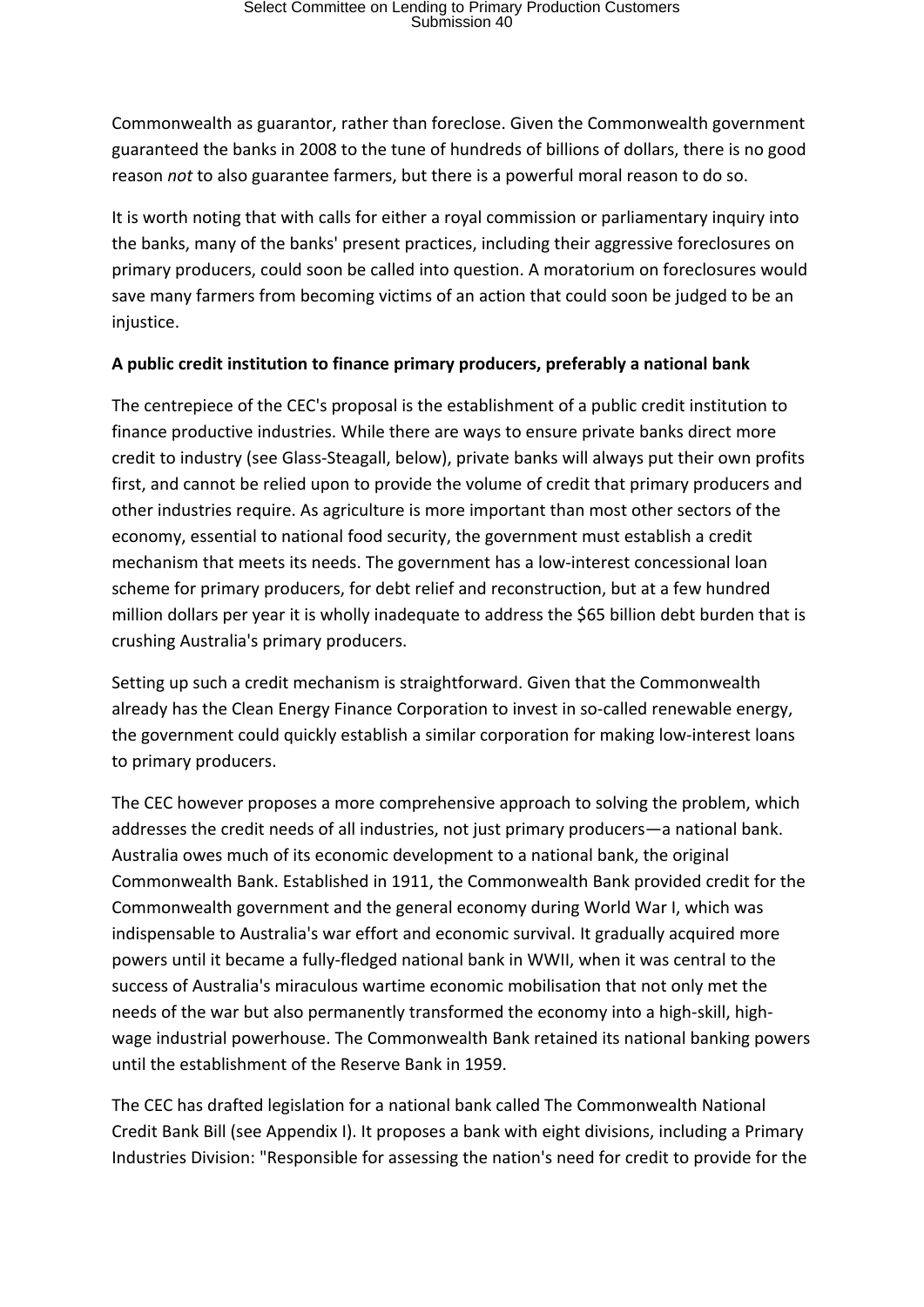costs of land, buildings, plant, machinery, other tangible items, and for working capital for the Primary Industries of the nation."

A national bank functions independently of the economic cycles of the financial system, and indeed has the effect of mitigating those cycles. It can supply credit when private credit is contracting and moderate credit when private credit is plentiful. More importantly, the national bank can direct credit to productive economic sectors and to nation-building initiatives that private banks are unwilling to finance, but which are crucial to Australia's productivity and economic growth. It would have the power of a central bank to create money, much as central banks have created trillions since the 2008 GFC through quantitative easing, but the national bank would direct that money as credit into productive industries and infrastructure, which would increase productivity and therefore not be inflationary. The government could also use the national bank to harness some of the \$2 trillion that Australians have tied up in superannuation for investment in Australian industries and development, by issuing bonds that provide a government-guaranteed return on investment for superannuants, the funds from which the government would inject into the national bank to lend and invest.

By whatever mechanism the government chooses, it can and must provide public credit for Australia's primary producers, for the national interest.

#### **Parity pricing**

Deregulation and free trade have left Australia's family farmers at the mercy of the Coles-Woolworths retail duopoly, and of speculators who dominate, and often game, international commodity markets. Primary producers are consistently forced to take prices below cost of production, which has driven the massive expansion of rural debt.

The solution is parity pricing, as it operated in the United States during and just after WWII, when by legislation farmers were guaranteed a price that covered their cost of production. The US Congress legislated parity pricing to help the war effort, in two ways: to guarantee food security; and to boost national income. The architect of the scheme, Carl Wilken, proved that every dollar earned on farms generated \$7 in national income—the highest multiple of any sector. Parity pricing worked so brilliantly that farm borrowing dropped dramatically, because the farmers were able to finance their crops and production from farm income; this is known as the Golden Era for US agriculture. The Congress scrapped the system in 1952 under intense pressure from the banks, which were getting less farm business.

Attached (Appendix II) is an address on parity pricing by US farm leader Frank Andres to the June 2013 San Francisco Schiller Institute Conference.

Parity pricing is not a subsidy, as the primary producers are the original creators of the wealth from which many interests, so-called "middle men", end up making lots of money. It